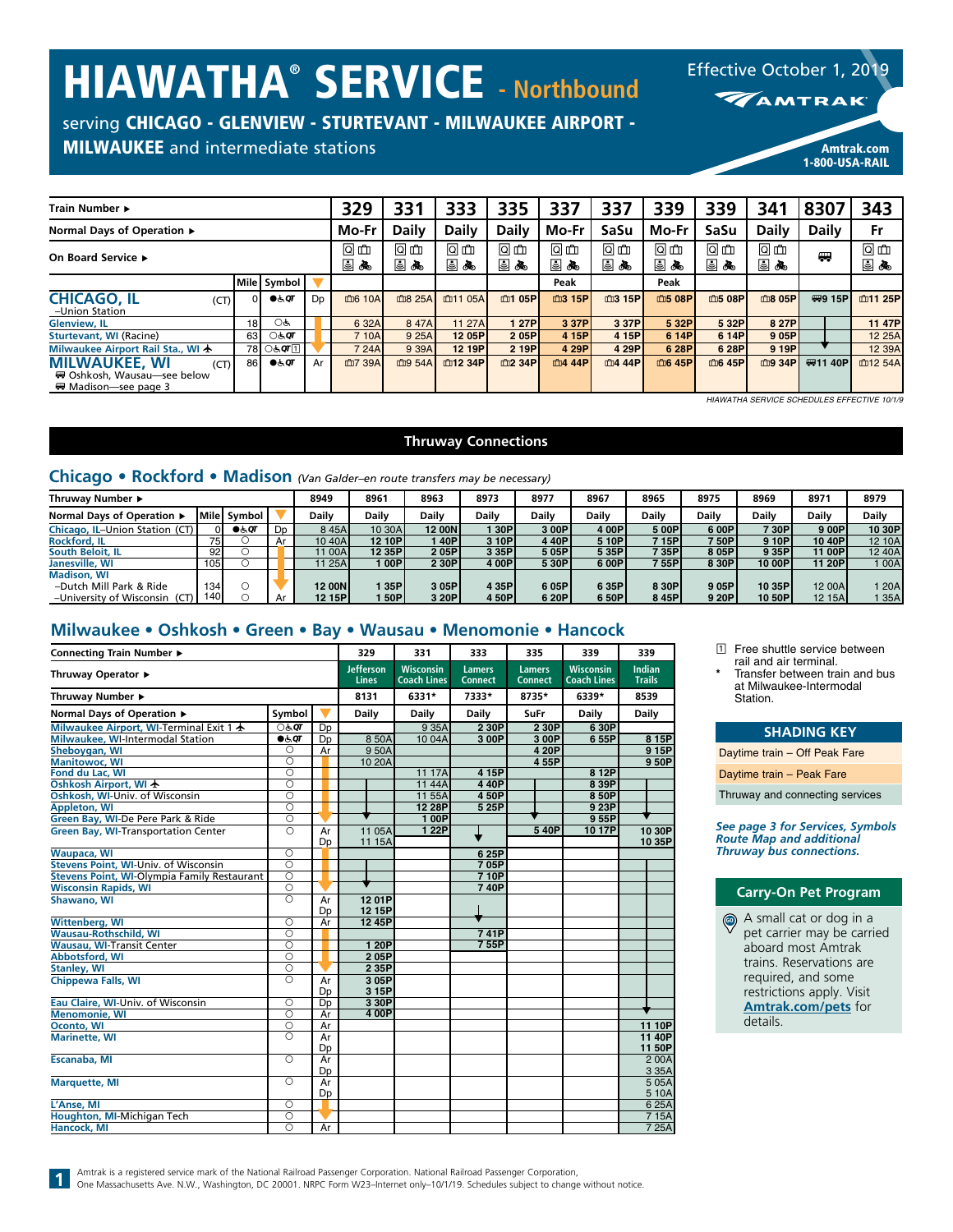# HIAWATHA® SERVICE **- Southbound**

serving MILWAUKEE - MILWAUKEE AIRPORT - STURTEVANT - GLENVIEW - CHICAGO

## and intermediate stations and the stations and the stational stations are considered and the stations of the stations of the stations of the stations of the stations of the stations of the stations of the stations of the s

| Train Number ►                                                                      |               |                |                | 330      | 330          | 332          | 332          | 334          | 336          | 338          | 340    | 342    |
|-------------------------------------------------------------------------------------|---------------|----------------|----------------|----------|--------------|--------------|--------------|--------------|--------------|--------------|--------|--------|
| Normal Days of Operation ►                                                          |               | Mo-Fr          | Sa             | Mo-Fr    | SaSu         | <b>Daily</b> | Daily        | <b>Daily</b> | <b>Daily</b> | <b>Daily</b> |        |        |
| On Board Service ►                                                                  | 问血<br>圓<br>கூ | 问血<br>日亮       | 问血<br>国品       | 问血<br>国品 | 回血<br>⋓<br>≛ | 问血<br>国品     | 问血<br>⋓<br>க | 回血<br>国品     | 回血<br>国品     |              |        |        |
|                                                                                     |               | Mile Symbol    |                | Peak     |              | Peak         |              |              |              |              |        |        |
| <b>MILWAUKEE, WI</b><br>(CT)<br>₩ Madison-see page 3<br>₩ Oshkosh, Wausau—see below | ΩI            | $\bullet$ க்ரா | D <sub>D</sub> | 血6 15A   | 血6 15A       | 血8 05A       | 血8 05A       | 面11 00A      | 血1 05P       | 血3 00P       | 血5 45P | 血7 35P |
| Milwaukee Airport Rail Sta., WI ★                                                   |               | 8 O&QT ⊡       |                | 6 26A    | 6 26A        | 8 15A        | 8 15A        | 11 10A       | 1 15P        | 3 10P        | 5 55P  | 745P   |
| Sturtevant, WI (Racine)                                                             | 23            | <b>ं</b> दग    |                | 643A     | 643A         | 8 28 A       | 8 28A        | 11 23A       | 128P         | 3 23P        | 6 08P  | 758P   |
| <b>Glenview, IL</b>                                                                 | 68            | OĠ             |                | 7 25A    | 7 25A        | 9 06A        | 9 06A        | 12 01P       | 206P         | 4 01P        | 646P   | 8 36P  |
| <b>CHICAGO, IL</b><br>(CT)<br>-Union Station                                        | 86            | $\bullet$ க்ர  | Ar             | 血7 57A   | 血7 57A       | 血9 34A       | 血9 34A       | 血12 29P      | m2 34P       | 血4 29P       | 血7 14P | 血9 04P |

*HIAWATHA SERVICE SCHEDULES EFFECTIVE 10/1/9*

#### **Thruway Connections**

# **Madison • Rockford • Chicago** *(Van Galder–en route transfers may be necessary)*

| Thruwav Number ▶               |                 |                 |                | 8956         | 8976  | 8960  | 8962   | 8970    | 8964   | 8968         | 8972  | 8966  | 8974  | 8978  |
|--------------------------------|-----------------|-----------------|----------------|--------------|-------|-------|--------|---------|--------|--------------|-------|-------|-------|-------|
| Normal Davs of Operation ▶     |                 | I Mile I Symbol |                | <b>Daily</b> | Dailv | Dailv | Daily  | Dailv   | Daily  | <b>Daily</b> | Dailv | Daily | Dailv | Daily |
| <b>Madison, WI</b><br>(CT)     |                 |                 |                |              |       |       |        |         |        |              |       |       |       |       |
| -University of Wisconsin       |                 |                 | D <sub>D</sub> | 2 20A        | 4 00A | 5 30A | 700AI  | 8 30A   | 10 00A | 11 30A       | 100P  | 2 30P | 400P  | 5 30P |
| -Dutch Mill Park & Ride        |                 |                 |                | 2 3 5 A      | 4 15A | 545A  | 7 20Al | 845A    | 10 15A | 11 45Al      | 120P  | 245P  | 4 20P | 5 50P |
| Janesville, WI                 | 35 <sup>1</sup> |                 |                | 3 20A        | 5 00A | 6 30A | 8 00A  | 9 30A   | 11 00A | 12 30P       | 200P  | 3 30P | 500P  | 630P  |
| South Beloit. IL               | 48              |                 |                | 345A         | 5 25A | 655A  | 8 25A  | 9 55A   | 11 25A | 12 55P       | 2 25P | 3 55P | 525P  | 655P  |
| <b>Rockford, IL</b>            | 65              |                 |                | 4 10A        | 5 50A | 720A  | 8 50A  | 10 20AL | 1150A  | 120P         | 250P  | 4 20P | 550P  | 720P  |
| Chicago, IL-Union Station (CT) | 140             | $\bullet$ க்ள   | Ar             | 5 50A        | 9 00A | 945A  | 10 45A | 12 30P  | 45P    | 3 30P        | 5 30P | 645P  | 730P  | 9 20P |

# **Hancock • Menomonie • Wausau • Green Bay • Oshkosh • Milwaukee**

| Thruway Operator ▶                          |                    |                | <b>Wisconsin</b><br><b>Coach Lines</b> | Indian<br><b>Trails</b> | <b>Lamers</b><br><b>Connect</b> | <b>Lamers</b><br><b>Connect</b> | Wisconsin<br><b>Coach Lines</b> | <b>Jefferson</b><br><b>Lines</b> |
|---------------------------------------------|--------------------|----------------|----------------------------------------|-------------------------|---------------------------------|---------------------------------|---------------------------------|----------------------------------|
| Thruway Number ▶                            |                    |                | 6332*                                  | 8532                    | 8636*                           | 7338*                           | 6340*                           | 8146                             |
| Normal Days of Operation ▶                  | Symbol             |                | <b>Daily</b>                           | Daily                   | SuFr                            | Daily                           | <b>Daily</b>                    | <b>Daily</b>                     |
| <b>Hancock, MI</b>                          | $\circ$            | Dp             |                                        | 10 05P                  |                                 |                                 |                                 |                                  |
| Houghton, MI-Michigan Tech                  | $\overline{\circ}$ |                |                                        | 10 15P                  |                                 |                                 |                                 |                                  |
| L'Anse, MI                                  | $\circ$            |                |                                        | 1055P                   |                                 |                                 |                                 |                                  |
| <b>Marquette, MI</b>                        | $\circ$            |                |                                        | 12 30A                  |                                 |                                 |                                 |                                  |
| Escanaba, MI                                | ਨ                  | Ar             |                                        | 200A                    |                                 |                                 |                                 |                                  |
|                                             |                    | Dp             |                                        | 3 3 5 A                 |                                 |                                 |                                 |                                  |
| <b>Marinette, WI</b>                        | $\circ$            |                |                                        | 355A                    |                                 |                                 |                                 |                                  |
| Oconto, WI                                  | $\overline{\circ}$ |                |                                        | 4 2 5 A                 |                                 |                                 |                                 |                                  |
| <b>Menomonie, WI</b>                        | $\circ$            |                |                                        |                         |                                 |                                 |                                 | 12 05P                           |
| Eau Claire, WI-Univ. of Wisconsin           | ਠ                  |                |                                        |                         |                                 |                                 |                                 | 12 35P                           |
| <b>Chippewa Falls, WI</b>                   | $\overline{\circ}$ |                |                                        |                         |                                 |                                 |                                 | 100P                             |
| <b>Stanley, WI</b>                          | ਨ                  |                |                                        |                         |                                 |                                 |                                 | 130P                             |
| Abbotsford, WI                              | $\overline{\circ}$ |                |                                        |                         |                                 |                                 |                                 | 200P                             |
| <b>Wausau, WI-Transit Center</b>            | $\overline{\circ}$ |                |                                        |                         |                                 | 745A                            |                                 | 240P                             |
| <b>Wausau-Rothschild, WI</b>                | $\overline{\circ}$ |                |                                        |                         |                                 | 804A                            |                                 |                                  |
| Wittenberg, WI                              | $\circ$            |                |                                        |                         |                                 |                                 |                                 | 3 20P                            |
| Shawano, WI                                 | $\overline{\circ}$ | Ar             |                                        |                         |                                 |                                 |                                 | 350P                             |
|                                             |                    | D <sub>D</sub> |                                        |                         |                                 |                                 |                                 | 405P                             |
| <b>Wisconsin Rapids, WI</b>                 | $\overline{\circ}$ |                |                                        |                         |                                 | 8 0 5 A                         |                                 |                                  |
| Stevens Point, WI-Olympia Family Restaurant | $\overline{\circ}$ |                |                                        |                         |                                 | 840A                            |                                 |                                  |
| Stevens Point, WI-Univ. of Wisconsin        | $\overline{\circ}$ |                |                                        |                         |                                 | 845A                            |                                 |                                  |
| <b>Waupaca, WI</b>                          | $\overline{\circ}$ |                |                                        |                         |                                 | 9 20A                           |                                 |                                  |
| <b>Green Bay, WI-Transportation Center</b>  | $\overline{\circ}$ | Ar             |                                        | 500A                    |                                 |                                 |                                 | 445P                             |
|                                             |                    | <b>Dp</b>      | 440A                                   | 5 20A                   | 9 25A                           |                                 | 155P                            | 500P                             |
| Green Bay, WI-De Pere Park & Ride           | $\circ$            |                | 5 00A                                  |                         |                                 |                                 | 2 14P                           |                                  |
| <b>Appleton, WI</b>                         | $\overline{\circ}$ |                | 531A                                   |                         |                                 | 10 05A                          | 248P                            |                                  |
| Oshkosh, WI-Univ. of Wisconsin              | $\overline{\circ}$ |                |                                        |                         |                                 | 10 55A                          | 3 23P                           |                                  |
| <b>Oshkosh Airport, WI</b>                  | $\overline{\circ}$ |                | 606A                                   |                         |                                 | 11 05A                          | 3 3 5 P                         |                                  |
| Fond du Lac, WI                             | $\overline{\circ}$ |                | 633A                                   |                         |                                 | 11 35A                          | 4 05P                           |                                  |
| <b>Manitowoc, WI</b>                        | $\overline{\circ}$ |                |                                        | 6 00A                   | 10 10A                          |                                 |                                 | 545P                             |
| Sheboygan, WI                               | $\circ$            |                |                                        | 635A                    | 1045A                           |                                 |                                 | 6 15P                            |
| Milwaukee, WI-Intermodal Station            | $0.5$ OT           | Ar             | 754A                                   | 740A                    | 12 10P                          | 12 50P                          | 5 28P                           | 730P                             |
| Milwaukee Airport, WI-Terminal Exit 1       | <b>○</b> रूक       | Ar             | 8 2 3 A                                |                         | 12 40P                          | 1 20P                           | 558P                            |                                  |
| Connecting Train Number ▶                   |                    |                | 332                                    | 332                     | 336                             | 336                             | 340                             |                                  |

- **1 Free shuttle service between** rail and air terminal.
- **\*** Transfer between bus and train at Milwaukee-Intermodal Station.

#### **SHADING KEY**

Daytime train – Off Peak Fare

Daytime train – Peak Fare

Thruway and connecting services

*See page 3 for Services, Symbols Route Map and additional Thruway bus connections.*

## **Carry-On Pet Program**

A small cat or dog in a GO pet carrier may be carried aboard most Amtrak trains. Reservations are required, and some restrictions apply. Visit **[Amtrak.com/pets](https://www.amtrak.com/pets)** for details.



Effective October 1, 2019

1-800-USA-RAIL